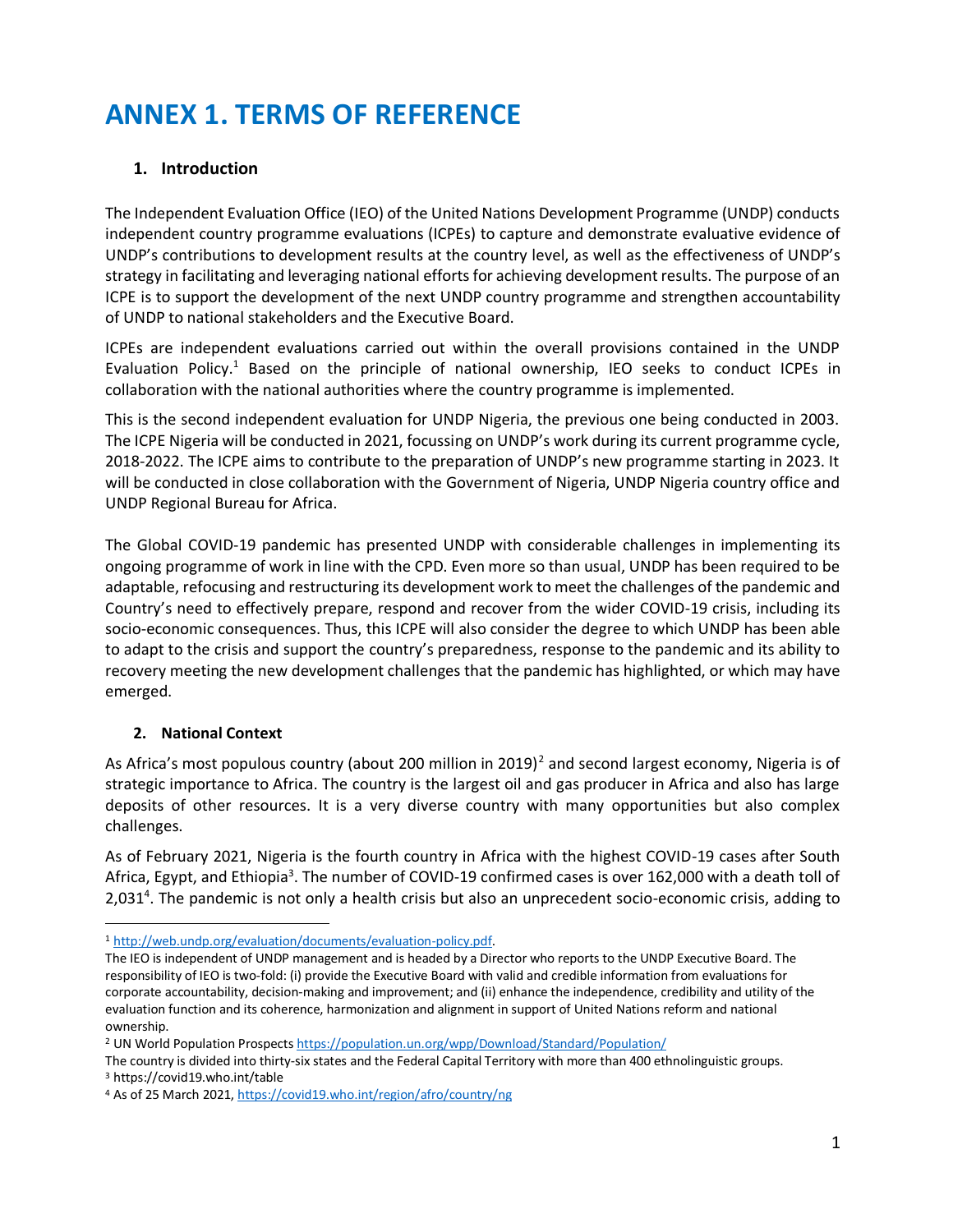the social and economic challenges facing Nigeria with an increase in existing inequalities and creating new inequalities, which are hitting the most vulnerable people the hardest. As the economy is dominated by the informal sector, the COVID-19 pandemic is affecting livelihood and spending patterns, which in turn could have a negative impact on the economy and wellbeing of the people.

A National COVID-19 Multi-Sectoral Pandemic Response Plan has been adopted and serves as a blueprint for a whole-of-Government response. Additionally, four ranges of actions<sup>5</sup> were taken by the government to mitigate the effect of the pandemic including: (i) economic stimulus bills adopted by the house of representatives, (ii) cash transfers (US\$52) to poor and vulnerable households registered in the National Social Register, (iii) central bank of Nigeria stimulus package of 3 million Naira to poor families impacted by the pandemic, and (iv) food assistance to vulnerable households. $6\overline{ }$ 

**Political and governance context.** Nigeria recently conducted two democratic general election (2015 and 2019) which show the country's progress towards civilian rule. There has been a significant increase in insecurity since 2009 as a result of Boko Haram movement (a violent extremist group) located principally in the North East. The group conducts frequent attacks on state institutions and local populations with a concentration in Borno and Yobe States. Data on the numbers of death caused by Boko Haram are very scarce, according to humanitarian agencies, the attacks have resulted in more than 5 million displaced in the North East Region since 2009<sup>7</sup>. A recent UNDP report has indicated that the effects of the Boko Haram violence are spread across all the sectors including loss of lives, destruction of properties, displacement of population, loss of livelihoods, and food insecurity and malnutrition<sup>8</sup>. Another source of violence and conflict includes inter-communal violence over access to economic and natural resources across the country<sup>9</sup>.

Corruption continues to be considered as the main constraint to foreign investment, inclusive growth and poverty alleviation in Nigeria<sup>10</sup>. In 2019 the country was ranked 146<sup>th</sup> out of 198 countries with a score of 26 (0 being the most corrupt on the scale of 100).<sup>11</sup> The sectors with high risk of corruption in Nigeria include: the judiciary system, police, public services, land administration, tax and custom administration, and natural resources<sup>12</sup>. A recent study on the impact of corruption on Nigeria's economy shows that if nothing is done, corruption could cost 37 percent of the country GDP by 2030.<sup>13</sup>

**Socio-economic development***.* Nigeria's Human Development Index (HDI) value increased by almost 16 percent between 2005 and 2019. Currently, the country is in the low human development category (HDI is 0.539 in 2019) and positioned at 161 out of 189 countries and territories. Poverty and inequality are significant challenges in Nigeria. The 2019 Poverty and Inequality Report in Nigeria<sup>14</sup> indicated that up to 40 percent of the total population (83 million people) live below the country's poverty line of US\$ 381.75 (137,430 Naira) per year.<sup>15</sup> In some states such as Adamawa, Ebonyi, Yobe and Zamfara, the poverty rate is higher than 70 percent. There is a high disparity within the country; on average, the poverty rate in rural

<sup>5</sup> https://www.brookings.edu/blog/future-development/2020/07/02/how-well-has-nigeria-responded-to-covid-19/

<sup>6</sup> UNDP, in partnership with the Lagos State Government and the Federal Ministry of Humanitarian Affairs, Disaster Management and Social Development (FMHDS) has also launched an Unconditional Cash Transfer project targeting the poor and vulnerable in Lagos state, largely funded by the European Union (EU).

<sup>7</sup> https://www.undp.org/content/undp/en/home/librarypage/democratic-governance/oslo\_governance\_centre/preventingviolent-conflicts-in-nigeria.html

<sup>8</sup> https://www.ng.undp.org/content/nigeria/en/home/library/crisis\_prevention\_and\_recovery/policy-brief--a-conceptualframework-for-netting-off-the-effects.html

<sup>9</sup> World Bank, Country Partnership Strategy for the Federal Republic of Nigeria (2014-2017)

<sup>&</sup>lt;sup>10</sup> UNDP (2016): Corruption Risk Assessment and integrity Planning: Preventive measures to addressing corruption in Nigeria

<sup>11</sup> https://www.transparency.org/en/cpi/2019/results/nga#details

<sup>12</sup> https://www.ganintegrity.com/portal/country-profiles/nigeria/

<sup>13</sup> https://www.pwc.com/ng/en/assets/pdf/impact-of-corruption-on-nigerias-economy.pdf

<sup>14</sup> Nigeria, National Bureau of Statistics, 2020[, https://nigerianstat.gov.ng/](https://nigerianstat.gov.ng/)

<sup>15</sup> Ibid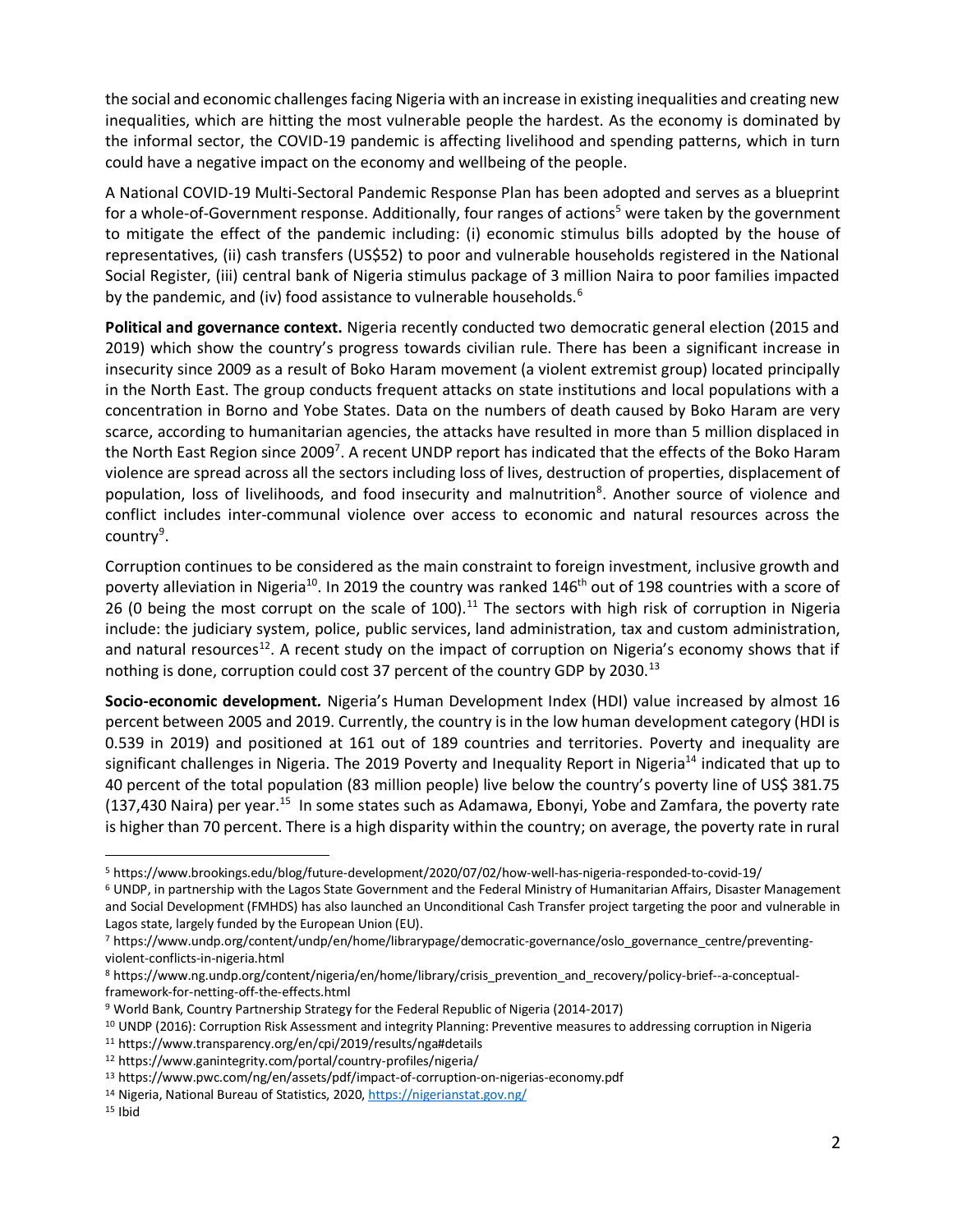areas is almost three times higher than urban areas (52 percent against 18 percent).<sup>16</sup> According to the data of the National Bureau of Statistics, poverty is more concentrated in the Northern states. Agricultural sector workers are the most affected by poverty.<sup>17</sup> In 2019, the Gini coefficient was 35.1 in Nigeria.<sup>18</sup>

Nigeria has a high economic potential due to large domestic market combining important human and natural resources. Economic diversification to reduce dependency on the oil sector is a challenge. The oil sector alone accounts for more than 95 percent of the exports and foreign exchange earnings. Between 2014 and 2016, the collapse of global oil prices combined with lower domestic oil production had slowed down economic activities.<sup>19</sup> GDP growth rates have been relatively stable between 2005 and 2014 growing at an average of 6.4 percent.<sup>20</sup> Starting from 2015, the low domestic oil production and global oil prices put the country into a recession and consequently, the GDP growth rate dropped from 6.3 percent in 2014 to 2.7 percent in 2015 and -1.6 percent in 2016<sup>21</sup>. The unemployment rate more than doubled (from 6.4 percent to 14.2 percent) between 2014 and 2016.<sup>22</sup> The recovery has been slow since 2018, and the COVID-19 pandemic is expected to slow it down further. The World Bank estimated a decline of -3.2 percent in the GDP growth rate for 2020.

**Environment and energy***.* The main environmental challenges faced by Nigeria include sustainable management of natural resources, climate change and natural disaster, land degradation and desertification, pollution, waste management, and coastal erosion. Oil exploration, generating oil spills is one of the most challenging environmental issue. Between 5 and 10 percent of Nigeria's mangrove ecosystem has been destroyed because of oil exploitation.<sup>23</sup> The low-lying coast off the Gulf of Guinea is becoming vulnerable to rising sea level. In 2017, flooding affect 250,000 people in Nigeria and in 2016, up to 92,000 people were displaced. Recent estimations show that nearly 40 percent of the country's land area is now subject to periodic drought. Rapid population growth and urbanization are the main causes of environmental challenges.<sup>24</sup> Land degradation is another serious problem, with unsustainable agricultural practices, mining and population increase being the main drivers.<sup>25</sup> The revised National Environment Policy (20160 has the overall goal of ensuring environmental protection and the conservation of natural resources for sustainable development.

Access to energy is low with the country having the largest absolute access deficit in sub-Saharan Africa and the second in the world after India.<sup>26</sup> Nigeria is endowed with large oil, gas, hydro and solar resource, with the potential to generate 12,522 megawatts (MW) of electric power from existing plants, but currently is only able to generate between 3,500 MW and 5,000. $^{27}$  The 2016 Rural Electrification Strategy and Implementation Plan aims to expand access to electricity as rapidly as possible in a cost-effective manner. Nigeria aims to increase access to electricity to 75 percent and 90 percent by 2020 and 2030 respectively with at least 10 percent of renewable energy mix by 2025.

 $16$  Ibid

 $17$  Ibid

<sup>18</sup> Ibid

<sup>19</sup> Nigeria Economic Update, World Bank (2019)

<sup>20</sup> World Development Indicators, 2020, https://databank.worldbank.org/reports.aspx?source=world-development-indicators

<sup>&</sup>lt;sup>21</sup> World Bank (2019): Jumpstarting Inclusive Growth: Unlocking the Productive Potential of Nigeria's People and Resource Endowments Nigeria economic update.

 $22$  Ibid

<sup>23</sup> Agunobi et al (2014): An Investigation of the Pattern and Environmental Impact of Oil Spillage in Etche Local Government Area [of Rivers State, Nigeria | K. N. | Journal of Natural Sciences Research \(iiste.org\)](https://iiste.org/Journals/index.php/JNSR/article/view/15051)

<sup>24</sup> https://nema.gov.ng/

<sup>25</sup> UNCCD (2018), Nigeria Final report of the Land Degradation Neutrality Target Setting Programme

<sup>&</sup>lt;sup>26</sup> The national electrification rate is estimated at 55 percent, compared to the rural electrification rate of 39 percent (National Bureau of Statistics, 2020,<https://nigerianstat.gov.ng/>

<sup>27</sup> https://www.get-invest.eu/market-information/nigeria/energy-sector/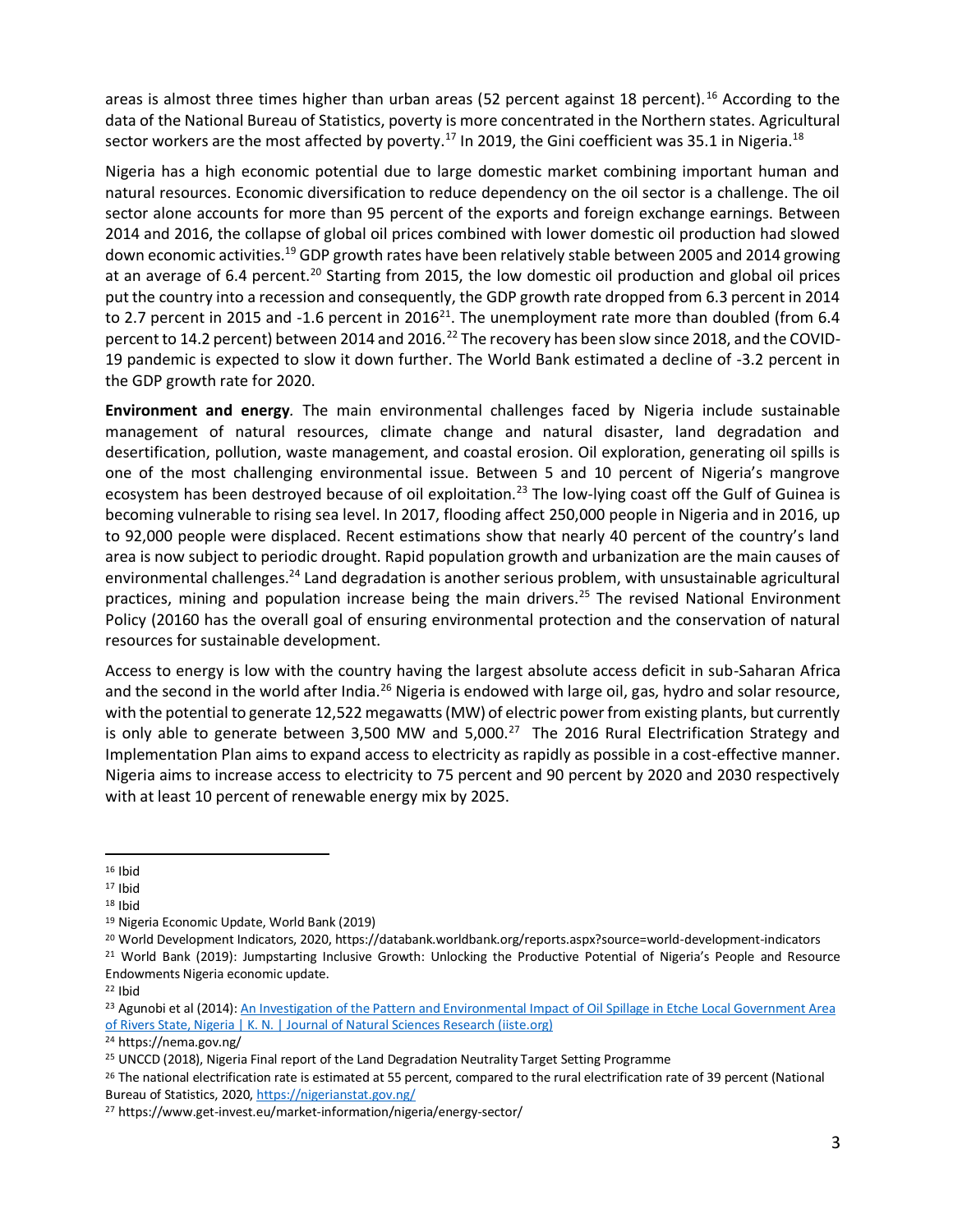**Gender equality.** Gender inequalities across all sectors reflect the wide disparities between women and men in Nigeria. In education, girls' enrolment and completion in primary education is lower than boys.<sup>28</sup> Similarly, women have less labour force participation than men (26 and 33 percent respectively for ages 15-24 in 2019).<sup>29</sup> Women's political participation is also low, with women representing 6 percent of the Senate members and only 3 percent of the House of Representatives in 2019.<sup>30</sup> The 2006 National Gender Policy has set 35 percent as the national target for women elected to office but that target has never been reached.

# **3. UNDP programme in Nigeria**

The current UNDP programme 2018-2022 maintains the same focus areas as recent country programmes on strengthening good governance, human security and sustainable economic growth.<sup>31</sup> Under the previous country programme 2014-2017, UNDP contributed to strengthening of electoral, human rights and public accountability systems, entrepreneurship development, livelihood and agricultural value chain programmes, environmental management, climate change and disaster management. UNDP has supported national development planning processes, including national statistics development. UNDP has also been implementing a recovery and stabilization programme in the North East of Nigeria, contributing to basic social services, livelihoods support, social cohesion and local government capacity for communities in conflict-affected areas, including women and youth victims of insurgency. The current programme maintains the same priorities and is structured around three outcomes (the detailed outcomes and outputs are presented in Table 1 below):

- (i) In the area of **governance**, UNDP aimed to support the government to improve accountability and public sector transparency through: (a) supporting government to formulate policies, frameworks and systems to strengthen prevention; (b) building the capacity of judiciary for improved handling of corruption cases and the National Assembly for improved oversight functions and implementation of SDGs; (c) collaborating and empowering civil society including women and youth groups, faith based organizations, trade associations, and people with disabilities for increased participation in anti-corruption campaigns, and (d) developing youth-focused, gender and disability-sensitive regulatory frameworks to provide inclusive pathways to the SDGs. UNDP also aimed to support the National Assembly and parliamentarians in promoting and implementing Agenda 2063 and the SDGs. In terms of **security and conflict management**, UNDP aimed to support the formulation of legal and regulatory frameworks for peacebuilding, prevention of conflicts, and small arms proliferation.
- (ii) Under the second outcome, UNDP aims to support the government in promoting **economic growth and development** and strengthening research and analyses to inform policy and decision-making process. The pillar is also focused on building the capacity of institutions and improving coordination of development processes. The role of UNDP in this area is to ensure the mainstreaming of SDGs into policy, planning and budgeting frameworks. UNDP aimed to strengthen the national statistical system to ensure regular, and disaggregated data by gender, age, geography and socio-economic status. In the area of employment and livelihood, UNDP envisioned strengthened collaboration efforts with ECOWAS, the International Labour Organization (ILO), World Bank and Federal Ministry of Youth Development, relevant state

<sup>&</sup>lt;sup>28</sup> Girls' enrolment rate in primary education was 48 percent enrolment in 2015<sup>28</sup>, while their completion rate was 65 percent compared to 71 percent for boys in 2016 (National Bureau of Statistics, 2020, [https://nigerianstat.gov.ng/\)](https://nigerianstat.gov.ng/)

<sup>29</sup> https://databank.worldbank.org/reports.aspx?source=world-development-indicators

<sup>&</sup>lt;sup>30</sup> European Union Election Observation Mission NIGERIA, 2019 Final Report

<sup>&</sup>lt;sup>31</sup> The last independent evaluation of UNDP Nigeria was conducted in 2003.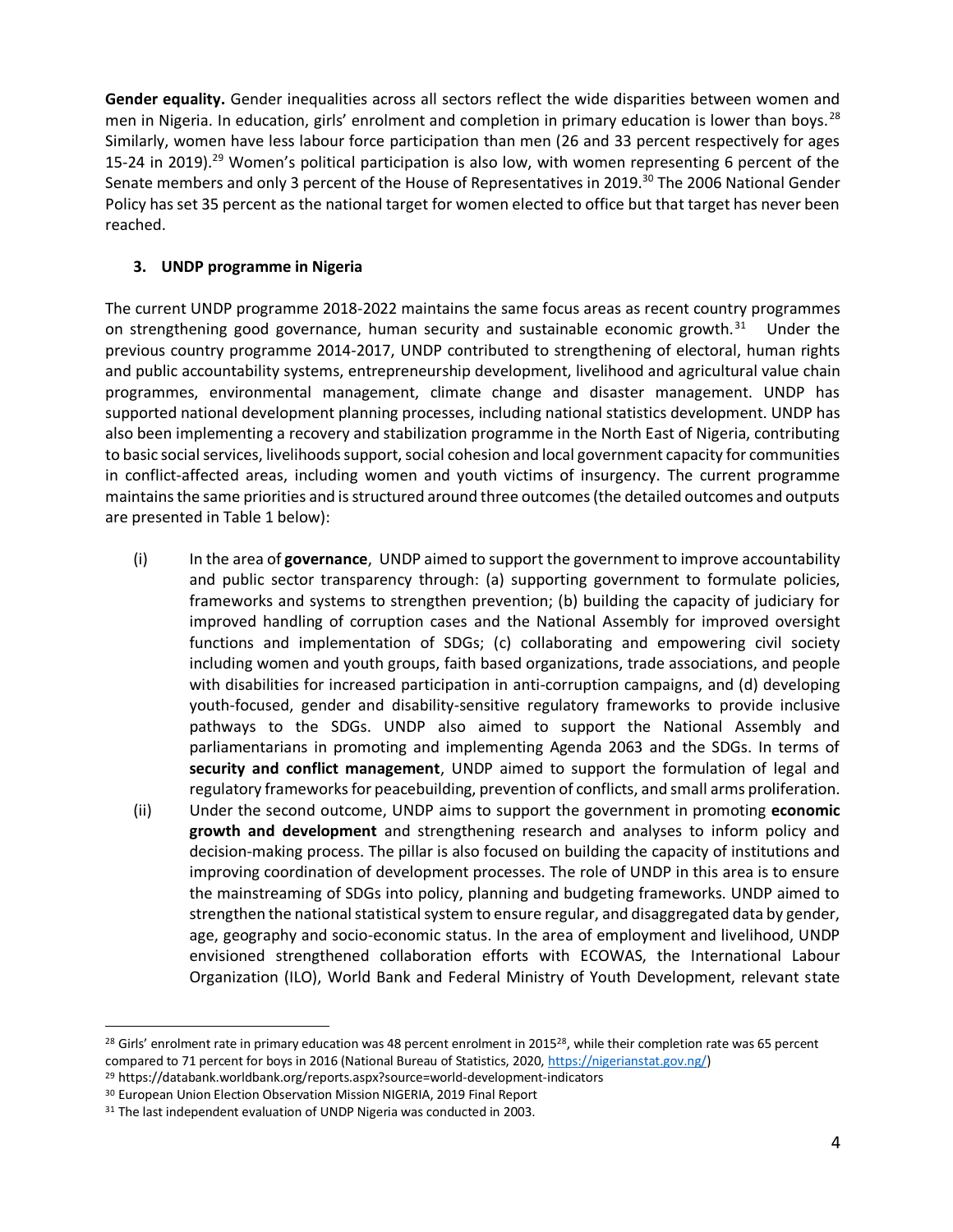government departments, and the Small and Medium Enterprises Development Agency (SMEDAN).

(iii) Under the third outcome, UNDP planned to work with partners on six strategic interventions: (i) supporting the **implementation of Nationally Determined Contributions (NDCs)** in five sectors of the economy (agriculture, transport, manufacturing, oil and gas, and energy); (ii) strengthening national and sub-national capacities for participatory planning, policy formulation, national disaster management legislation, sound environment management, including **land degradation, resilience to climate change, sustainable natural resources management, conservation of biodiversity and disaster management**; (iii) strengthening national preparedness capacities to access the Green Climate Fund (GCF) and GEF, using UNDP global and regional expertise to augment national budgetary allocations, which will contribute to increased **access to clean and renewable energy,** reduce emissions from deforestation and forest degradation; (iv) **raising awareness, empowering local communities, facilitating access to clean energy, and promoting environment related livelihoods opportunities downstream** with a focus on South-South cooperation and the Middle Belt; (v) **scaling up partnerships** with the Bank of Industry (BOI), and forging new partnerships for increased investment in clean energy for community development and to stimulate local economies, and (vi) nurturing **South-South cooperation between Nigeria and South Korea on new approaches to natural resource and forest conservation**, and knowledge transfer.

The total estimated budget of the programme at design was US\$ 376m, 45 percent of which was allocated to the area of "governance peace and security", 28 percent to the area of "environmental sustainability and resilience" and 26 percent to the area of "inclusive growth" (outcome 2). The available budget to date represents 57 percent of the expected resources, and delivery is 48 percent of the total available budget (Table 1 below). $32$ 

Analysis of programme expenditures to date shows that outcome 1 represented 55 percent of the overall programme expenditure, followed by outcome 2 with 17 percent of programme expenditure, which is overall, in line with the initial design of the country programme.

<sup>32</sup> Atlas shows an additional US\$ 100 million of available budget and US\$ 25 million of total expenditure, not mapped to any pf the country programme outcome areas. If considered, available budget to date represent 56% of expected resources and about 48% of delivery.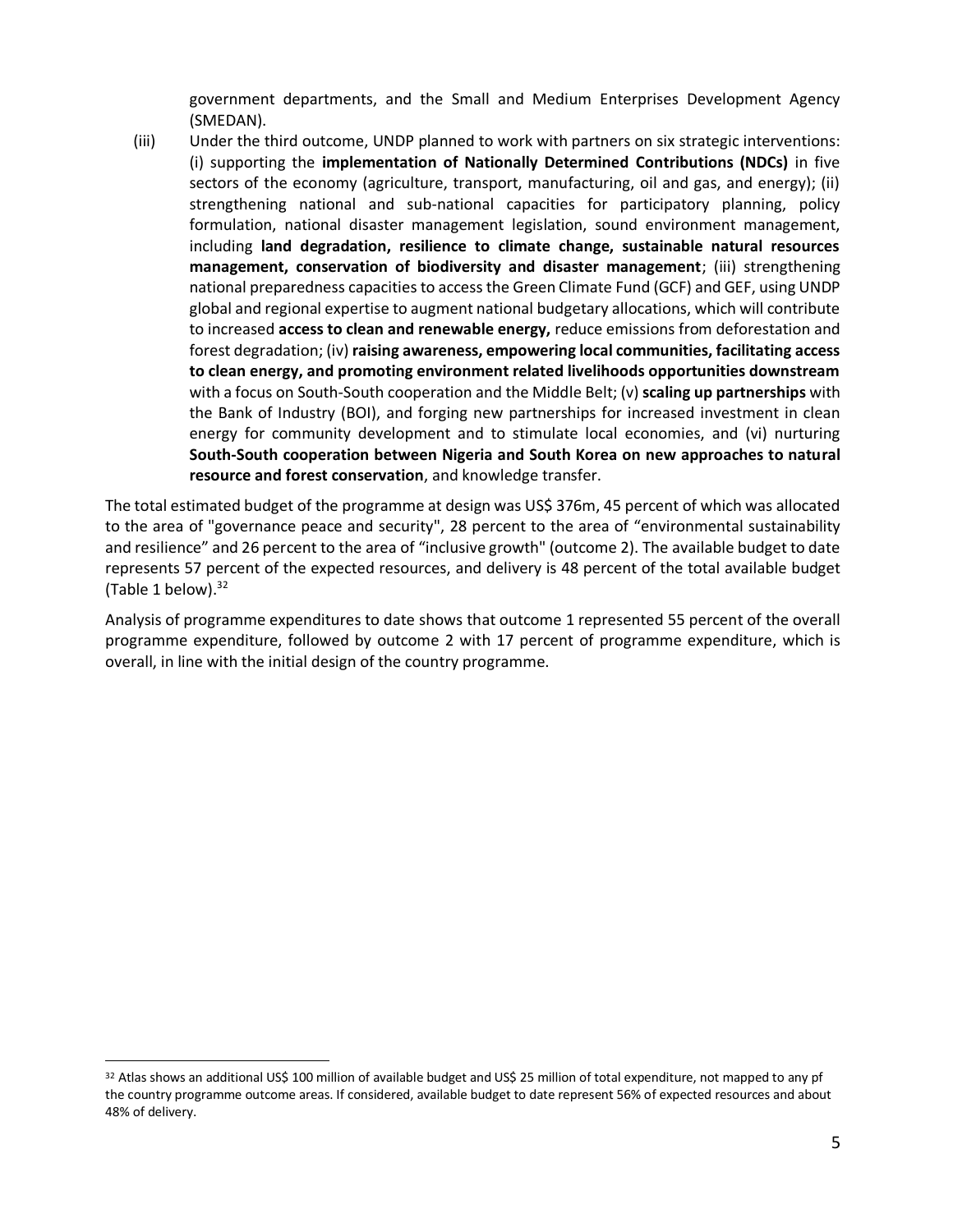|  |  | Table 1: Country programme outcomes, outputs and resources, 2018-2022 |  |  |
|--|--|-----------------------------------------------------------------------|--|--|
|--|--|-----------------------------------------------------------------------|--|--|

| Outcomes                                                                                                                                                                                                                                                                | <b>Outputs</b>                                                                                                                                                                                                                                                                                                                                                                                                                                                                                                                                                                                                                                                                                                                                                                                                                                                            | Resources,<br>planned and<br>actual, US\$ | <b>Expenditures</b><br>US\$* |
|-------------------------------------------------------------------------------------------------------------------------------------------------------------------------------------------------------------------------------------------------------------------------|---------------------------------------------------------------------------------------------------------------------------------------------------------------------------------------------------------------------------------------------------------------------------------------------------------------------------------------------------------------------------------------------------------------------------------------------------------------------------------------------------------------------------------------------------------------------------------------------------------------------------------------------------------------------------------------------------------------------------------------------------------------------------------------------------------------------------------------------------------------------------|-------------------------------------------|------------------------------|
| Outcome 1:<br>Governance,<br>peace and<br>security<br>By 2022,<br>Governments at<br>all levels apply<br>principles of<br>good<br>governance and<br>rule of law in<br>public service<br>delivery                                                                         | 1.1. Governance and electoral institutions at the central level and local level<br>enabled to perform core functions for improved, inclusive and<br>accountable political processes<br>1.2. Capacity of human rights institutions expanded to provide equitable<br>access to services<br>1.3. Frameworks and dialogue processes engaged for effective and<br>transparent engagement of civil society in national development<br>1.4. Strengthen national capacities for peace building including reduction of<br>small arms violence at national and subnational level<br>1.5. At risk communities in 'hot spot' areas, are enabled to access livelihood<br>opportunities, including skills-building, entrepreneurship and<br>employment opportunities.                                                                                                                   | 98.2 ml<br>(Planned: 170<br>ml)           | 56.1 ml                      |
| Outcome 2:<br>Inclusive<br>growth<br>By 2022, Nigeria<br>has an inclusive<br>and diversified<br>economic<br>growth driven<br>by science,<br>technology,<br>innovation,<br>investment in<br>infrastructure,<br>and job creation                                          | 2.1. National and sub-national systems and institutions enabled to achieve<br>structural transformation of productive capacities that are sustainable,<br>employment and livelihoods-intensive<br>2.2. Policies and strategies for value addition and entrepreneurship<br>developed to enhance sectoral productivity in agriculture, solid minerals<br>and allied sectors.<br>2.3. Options enabled and facilitated for inclusive and sustainable social<br>protection<br>2.4. National data collection, measurement and analytical systems in place<br>to support inclusive planning, SDGs mainstreaming and progress<br>monitoring<br>2.5. Capacities strengthened for the elaboration and implementation of<br>policies and actions in DRM its preventive and disaster preparedness<br>including climate change adaptation, in a multisector and integrated<br>approach | 18.1 ml<br>(Planned:<br>99 ml)            | 9.8 ml                       |
| Outcome 3:<br>environmental<br>sustainability<br>and resilience<br>By 2022, Nigeria<br>achieves<br>environmental<br>sustainability,<br>climate<br>resilience and<br>food security<br>through<br>efficient<br>management of<br>its cultural and<br>natural<br>resources. | 3.1. Inclusive and sustainable solutions adopted to achieve increased energy<br>efficiency and universal modern energy access (especially off-grid<br>sources of renewable energy)<br>3.2. Effective institutional legislative and policy frameworks in place to<br>enhance the implementation of disaster and climate risk management<br>measures at national and sub-national levels<br>3.3. Scaled up action on climate change adaptation and mitigation in<br>vulnerable communities is funded and implemented<br>3.4. Multi-stakeholder partnerships intensified and expanded to support and<br>promote inclusive and sustainable growth, through knowledge<br>exchange and capacity building activities                                                                                                                                                             | 26.7 ml<br>(Planned: 107<br>million)      | 17.3 ml                      |
| COVID-19                                                                                                                                                                                                                                                                |                                                                                                                                                                                                                                                                                                                                                                                                                                                                                                                                                                                                                                                                                                                                                                                                                                                                           | 68.7 ml                                   | 18.8 ml                      |
| Total                                                                                                                                                                                                                                                                   |                                                                                                                                                                                                                                                                                                                                                                                                                                                                                                                                                                                                                                                                                                                                                                                                                                                                           | 213.1 ml<br>(Planned:<br>376 ml)          | 102.8 ml                     |

 As of March 2021; Total amounts do not include US\$ 1.4 million and US\$ 812,382 allocated budget and expenditures. **Source**: UNDP Nigeria Country Programme Document 2018-2022 and UNDP Corporate Planning System.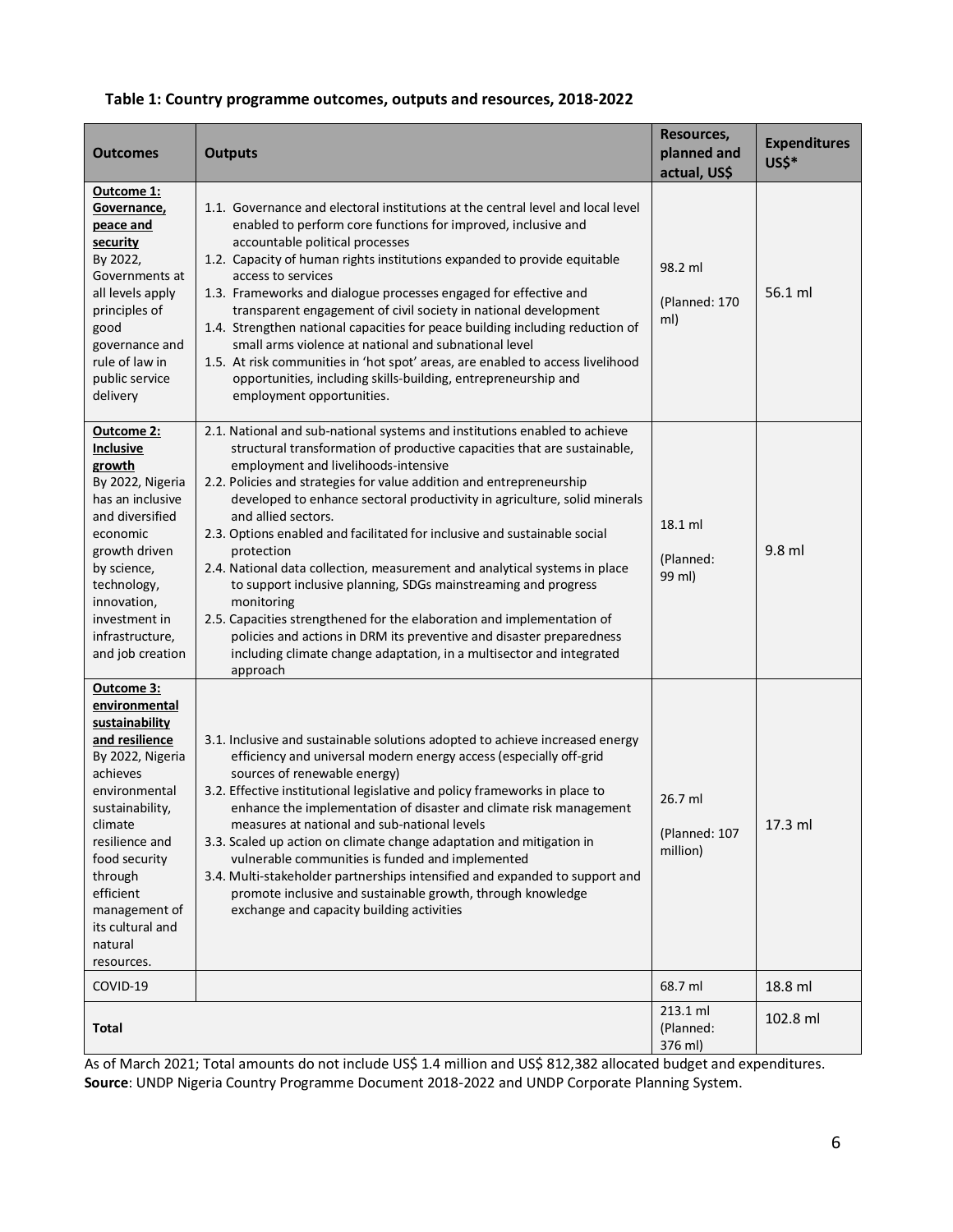The main donors of the UNDP country programme are the European Commission (26 percent of programme expenditure), the Global Environment Facility (16 percent), the Government of Germany (13 percent), UNDP (11 percent), and the Government of Japan (7 percent).





Source: UNDP Corporate Planning System, March 2021

# **4. Scope of the evaluation**

ICPEs are conducted in the penultimate year of the ongoing UNDP country programme in order to feed into the process of developing the new country programme. The ICPE will focus on the present programme cycle (2018-2022) while taking into account interventions which may have started in the previous programme cycle (2012 - 2017) but continued for a few more years into the current programme cycle.

As a country-level evaluation of UNDP, the ICPE will focus on the formal UNDP country programme approved by the Executive Board but will also consider any changes from the initial CPD during the period under review, including, for example, changes to respond to the COVID-19 pandemic. The ICPE covers interventions funded by all sources of finance, core UNDP resources, donor funds, government funds, etc. It is important to note that a UNDP country office may be involved in a number of activities that may not be included in a specific project. Some of these "non-project" activities may be crucial for advancing the political and social agenda of a country.

#### **5. Approach and Methodology**

The evaluation methodology will adhere to the United Nations Evaluation Group (UNEG) Norms & Standards.<sup>33</sup> The ICPE will address the following four main evaluation questions.<sup>34</sup> These questions will also guide the presentation of the evaluation findings in the report:

- 1. What did the UNDP country programme intend to achieve during the period under review?
- 2. To what extent has the programme achieved (or is likely to achieve) its intended objectives?
- 3. To what extent has UNDP been able to adapt to the COVID-19 pandemic and support the country's preparedness, response and recovery process?

<sup>33</sup> <http://www.uneval.org/document/detail/1914>

<sup>34</sup> The ICPEs have adopted a streamlined methodology, which differs from the previous ADRs that were structured according to the four standard OECD DAC criteria. More detailed sub-questions will be developed during the desk review phase of the evaluation.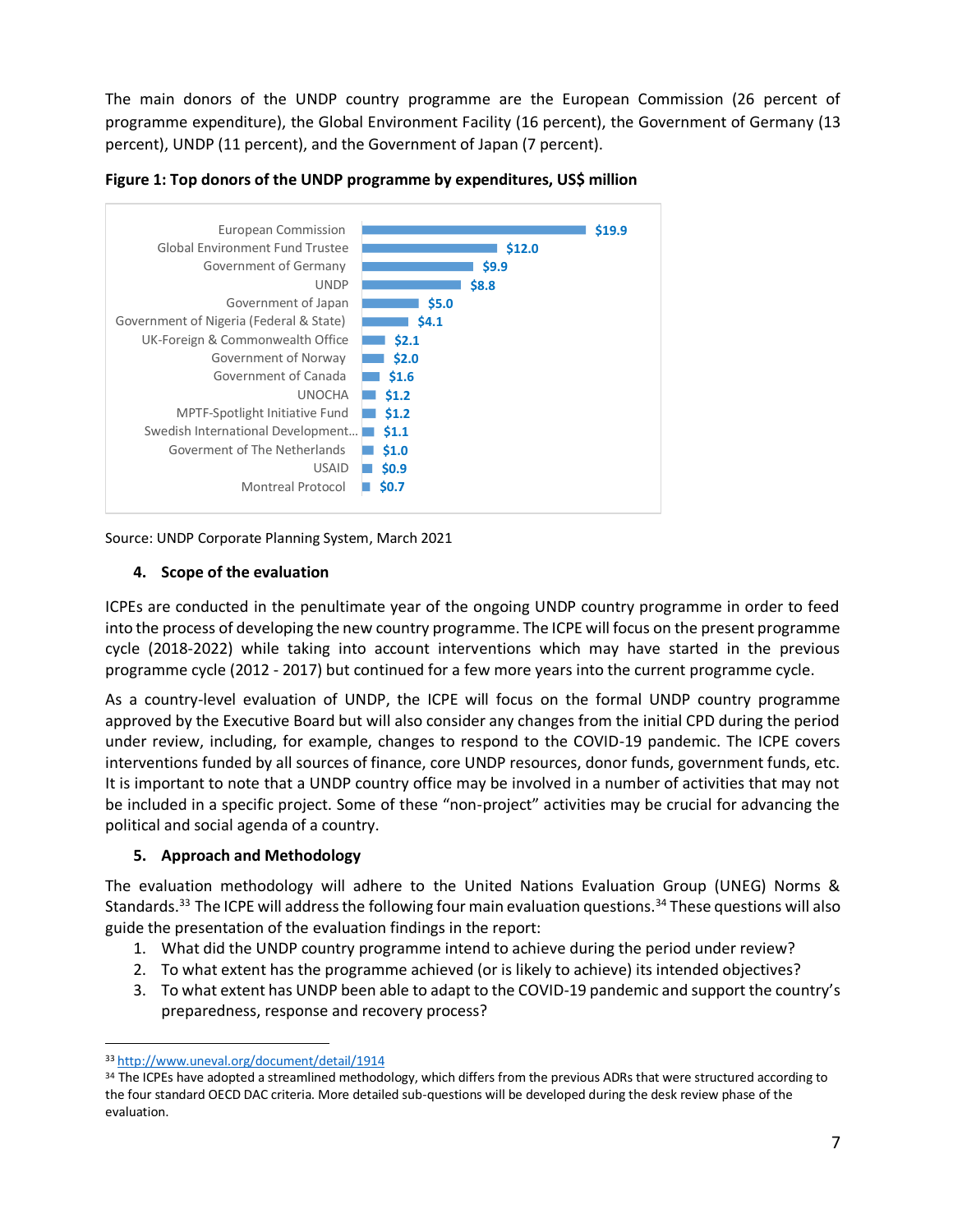4. What factors contributed to or hindered UNDP's performance and eventually, to the sustainability of results?

The ICPE is conducted at the outcome level, and its methodology will adhere to the United Nations Evaluation Group (UNEG) Norms & Standards.<sup>35</sup> To address question 1, a Theory of Change (ToC) approach will be used in consultation with stakeholders, as appropriate. Discussions of the ToC will focus on mapping the assumptions behind the programme's desired change(s) and the causal linkages between the intervention(s) and the intended country programme outcomes. As part of this analysis, the CPD's progression over the review period will also be examined. In assessing the CPD's evolution, UNDP's capacity to adapt to the changing context and respond to national development needs and priorities will also be looked at.

The effectiveness of UNDP's country programme will be analysed under evaluation question 2. This will include an assessment of the achieved outputs and the extent to which these outputs have contributed to the intended CPD outcomes. In this process, both positive and negative, direct and indirect unintended outcomes will also be identified.

Evaluation question 3 will examine UNDPs support to COVID-19 preparedness, response and recovery at the country level. This will include an assessment of the relevance and effectiveness of the support to the needs of partner countries; it's alignment with national government plans as well as support from other UN Agencies, Donors and NGOs/ CSOs; and its effectiveness in preventing loss of lives and livelihoods and protecting longer-term social and economic development. The analysis will also explore the extent to which UNDP's funding decisions were informed by evidence, needs and risk analysis and dialogue with partners, the efficient use of resources and how the support has contributed to the development of social, economic and health systems that are equitable, resilient and sustainable.

To better understand UNDP's performance the specific factors that have influenced - both positively or negatively - UNDP's performance and eventually, the sustainability of results in the country will be examined under evaluation question 4. The utilization of resources to deliver results (including managerial practices), the extent to which the country office fostered partnerships and synergies with other actors (i.e. through south-south or triangular cooperation), and the integration of gender equality and women's empowerment in design and implementation of the CPD are some of the aspects that will be assessed under this question.

**Assessment of existing data and data collection constraints.** An assessment was carried out for each outcome area to ascertain the available information, identify data constraints, to determine the data collection needs and methods. The assessment outlined the level of evaluable data that is available. The assessment indicated that there were only 6 decentralized evaluations undertaken during the period from 2018 to present, which were all project evaluations. Most projects have project documents, but many progress reports are missing.

The CPD lists 10 indicators for the 3 outcome results, and 29 indicators to measure the 14 outputs, with baseline and targets. To the extent possible, the ICPE will seek to use these indicators to better understand the intention of the UNDP programme and to measure or assess progress towards the outcomes. In cases where the indicators are set at national level, the evaluation will assess the linkages between UNDP's specific interventions and the indicators established and the extent to which changes in these indicators could be influenced by UNDP work.

It is also important to note that UNDP projects that contributed to different outcomes are at different stages of implementation, and therefore it may not always be possible to determine the projects' contribution to results. In cases where the projects/initiatives are still in their initial stages, the evaluation

<sup>35</sup> <http://www.uneval.org/document/detail/1914>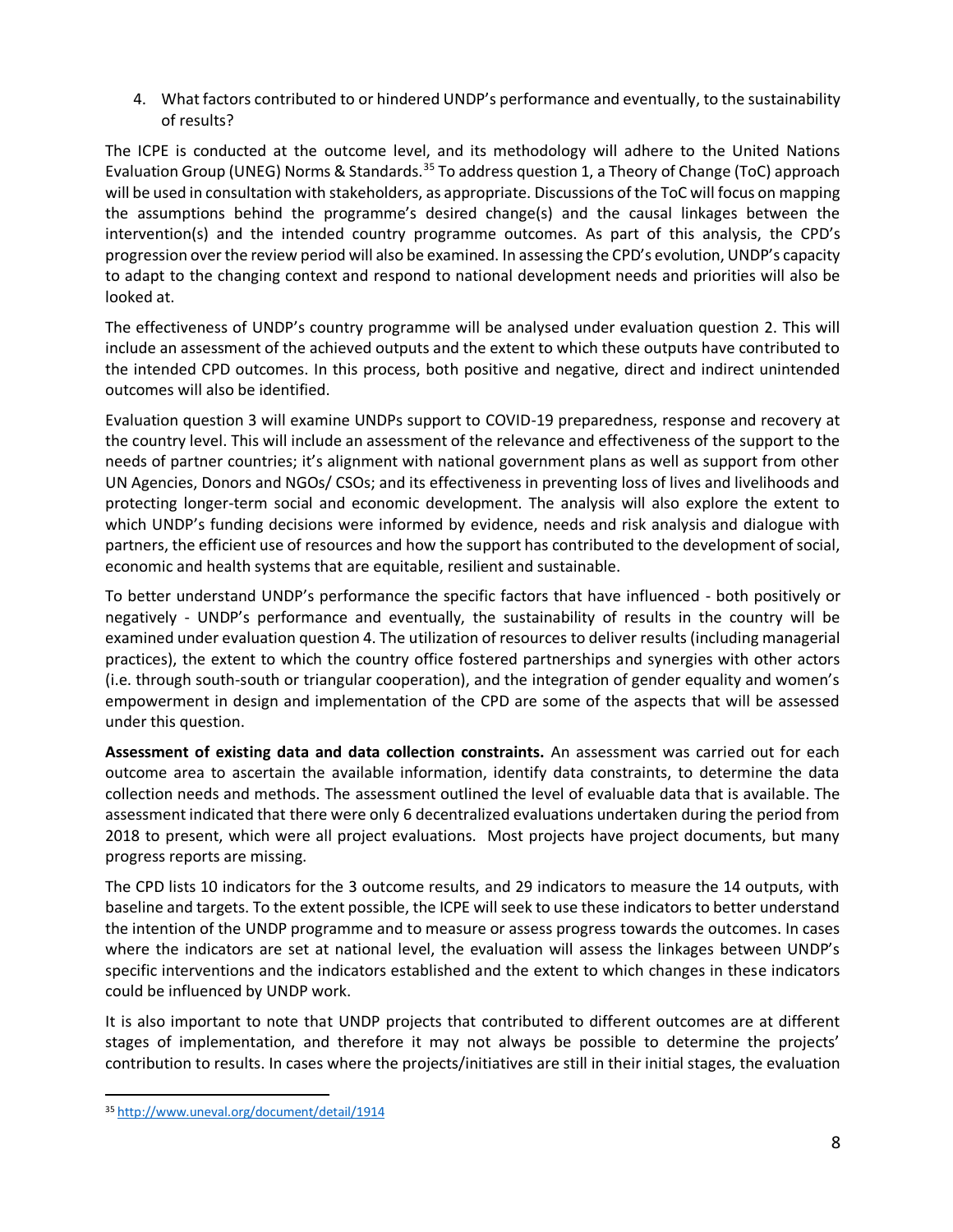will document observable progress and seek to ascertain the possibility of achieving the outcome given the programme design and measures already put in place.

The current COVID-19 situation might affect the feasibility of field work. The evaluation team will work closely with the country office and confirmation of the field mission and dates will be subject to the evolution of the situation. In the likely event that no mission is possible, the evaluation team will undertake remote data collection, meeting with country office staff and stakeholders virtually through various platforms including Skype, Zoom or telephone. The evaluation team will also consider collaborating with national think-tanks, academia or other locally based institutions in the conduct of the evaluation to help fill data gaps and strengthen the analysis.

**Data collection methods:** The evaluation will use both primary and secondary data sources, including desk review of documentation and information and interviews with key informants, including beneficiaries, partners and managers. An advance questionnaire will be administered to the country office before primary data collection. A multi-stakeholder approach will be followed, and interviews will include government representatives, civil-society organizations, private-sector representatives, UN agencies, multilateral organizations, bilateral donors, and beneficiaries of the programme. Focus group discussions may be used to consult some groups of beneficiaries as appropriate.

If the travel restrictions are removed in advance, the evaluation team will undertake field visits to selected project sites to observe the projects first-hand. It is expected that regions where UNDP has a concentration of field projects (in more than one outcome area), as well as those where critical projects are being implemented will be considered.

The ICPE will cover all three outcome areas. The coverage will include a sample, as relevant, of both successful projects and projects reporting difficulties where lessons can be learned; both larger and smaller pilot projects; as well as both completed and active projects. The evaluation team will undertake an extensive review of documents. IEO and the country office will identify an initial list of background and programme-related documents which will be posted on an ICPE SharePoint website. The document review will include, among others: background documents on the national context, documents prepared by international partners during the period under review and documents prepared by UN system agencies; programme plans and frameworks; progress reports; monitoring self-assessments such as the yearly UNDP Results Oriented Annual Reports (ROARS); and evaluations conducted by the country office and partners.

In line with UNDP's gender mainstreaming strategy, the ICPE will examine the level of gender mainstreaming across all of UNDP Nigeria programmes and operations. Gender disaggregated data will be collected, where available, and assessed against its programme outcomes. The evaluation will analyse the extent to which UNDP support was designed to and did contribute to gender equality and will consider the gender marker<sup>36</sup> and the gender results effectiveness scale (GRES). The GRES, developed by IEO, classifies gender results into five categories: gender negative, gender blind, gender targeted, gender responsive, gender transformative (see Figure 2 below). In addition, gender-related questions will be incorporated in the data collection methods and tools, such as the pre-mission questionnaire and interview questionnaire, and reporting.

<sup>36</sup> A corporate tool to sensitize programme managers in advancing GEWE by assigning ratings to projects during their design phase to indicate the level of expected contribution to GEWE. It can also be used to track planned programme expenditures on GEWE (not actual expenditures).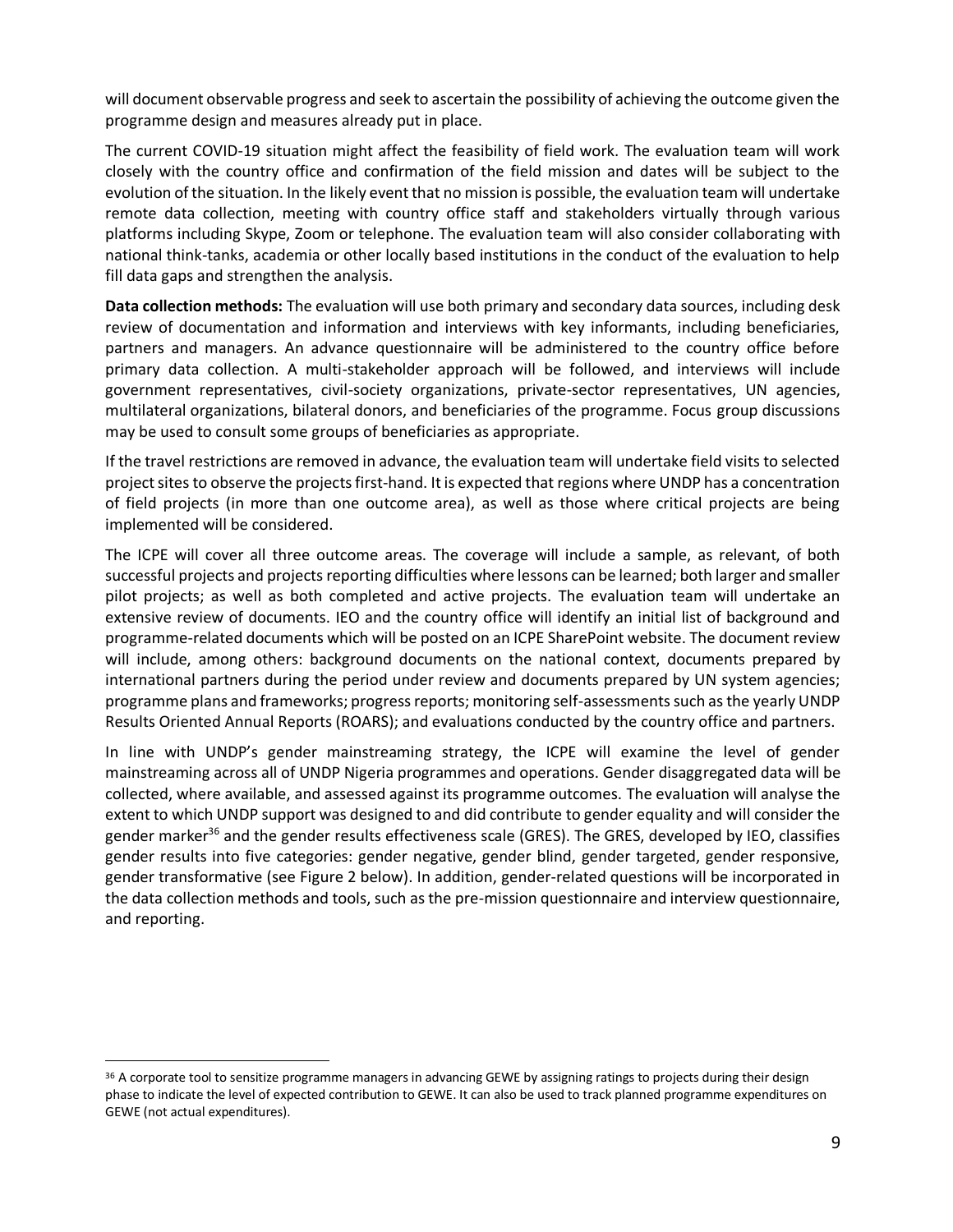# **Figure 2: IEO's Gender Results Effectiveness Scale**



**Validation:** The evaluation will triangulate information collected from different sources and/or by different methods to enhance the validity of findings.

**Stakeholder involvement:** A participatory and transparent process will be followed to engage with multiple stakeholders at all stages of the evaluation process. During the initial phase a stakeholder analysis will be conducted to identify all relevant UNDP partners, including those that may have not worked with UNDP but play a key role in the outcomes to which UNDP contributes. This stakeholder analysis will serve to identify key informants for interviews during the main data collection phase of the evaluation, and to examine any potential partnerships that could further improve UNDP's contribution to the country.

**ICPE rating system:** Based on the rating system piloted by IEO under its Independent Country Programme Review (ICPR) model and the lessons learned from its application, IEO is currently developing a rating system for ICPEs which will be applied on a pilot basis to the ICPEs in 2021. Ratings will be applied to Outputs and Outcomes, but with slight modification.

#### **6. Management Arrangements**

**Independent Evaluation Office of UNDP:** The IEO Lead Evaluator will lead the evaluation and coordinate the evaluation team. The IEO will cover all costs directly related to the conduct of the ICPE.

**UNDP Country Office in Nigeria:** The Country Office will support the evaluation team to liaise with key partners and other stakeholders, make available to the team all necessary information regarding UNDP's programmes, projects and activities in the country, and provide factual verifications of the draft report on a timely basis. The country office will provide support in kind (e.g. scheduling of interviews with project staff, stakeholders and beneficiaries, etc). To ensure the anonymity of interviewees, the country Office staff will not participate in the stakeholder interviews. The country office and IEO will jointly organize the final stakeholder debriefing, ensuring participation of key government counterparts, through a videoconference, where findings, conclusions and recommendations of the evaluation will be presented. Once a final draft report has been prepared, the country office will prepare a management response to the evaluation recommendations, in consultation with RBA. It will support the use and dissemination of the final ICPE report at the country level.

**UNDP Regional Bureau for Africa:** The UNDP Regional Bureau for Africa will support the evaluation through information sharing and will also participate in the final stakeholder debriefing. Once the evaluation has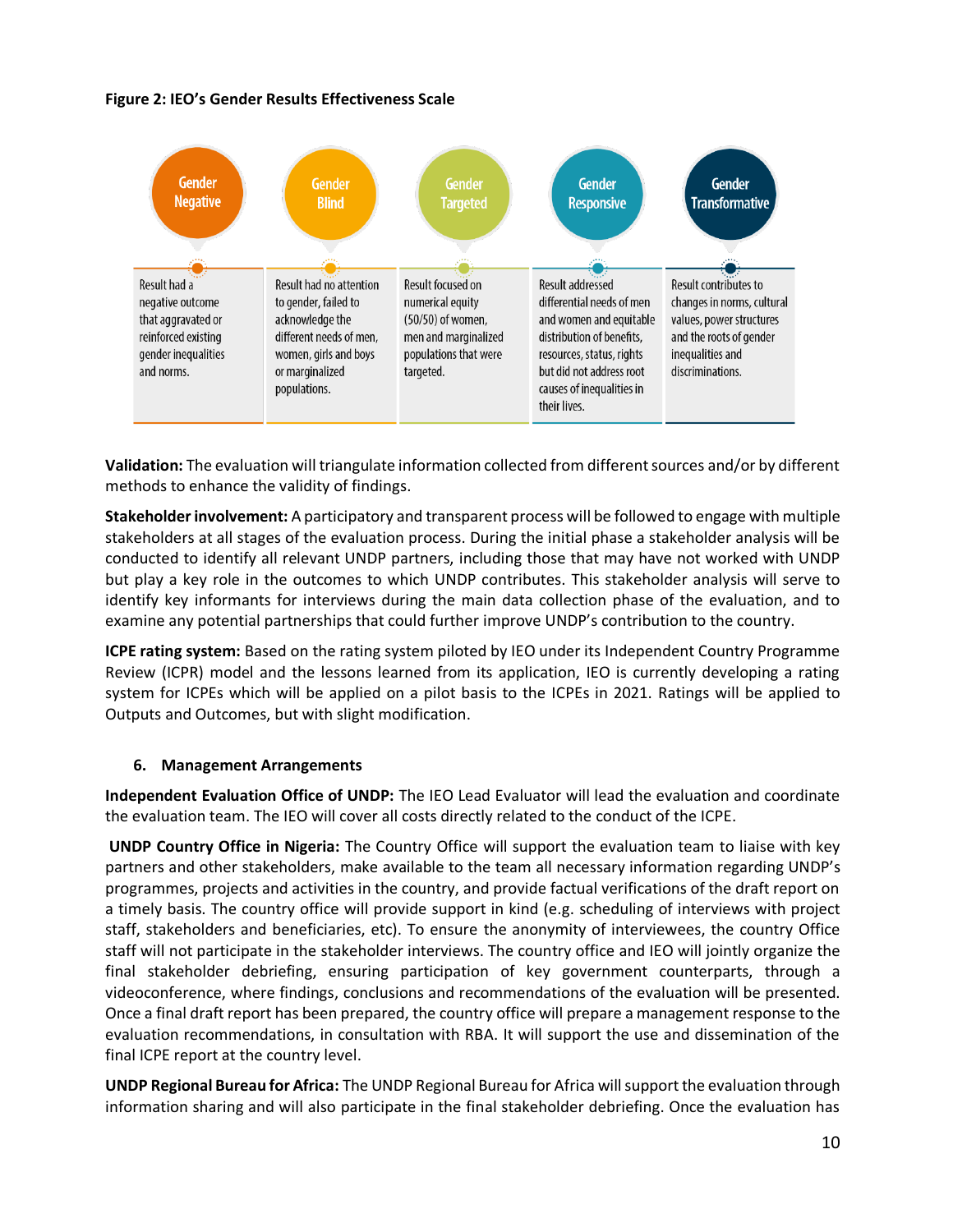been completed, RBA is also responsible for monitoring the status and progress of the country office's implementation of the evaluation recommendations, as defined in its management response.

**Evaluation Team:** The IEO will constitute an evaluation team to undertake the ICPE. The IEO team will include the following members:

- Lead Evaluator (LE)*:* IEO staff member with overall responsibility for developing the evaluation design and terms of reference; managing the conduct of the ICPE, preparing/finalizing the final report; and organizing the stakeholder debrief, as appropriate, with the country office.
- Consultants: external consultants will be recruited to collect data and help to assess relevant outcome areas, paying attention to gender equality and women's empowerment. Under the guidance of the LE, they will conduct preliminary desk review, develop a data collection plan, prepare outcome analysis papers, conduct data collection, prepare sections of the report, and contribute to reviewing the final ICPE report.
- Research Assistant: a research assistant based in the IEO will provide background research and will support the portfolio analysis.

# **7. Evaluation Process**

The ICPE will be conducted according to the approved IEO process in the Charter of the Independent Evaluation Office of UNDP. There are five key phases to the evaluation process, as summarized below, which constitute the framework for conducting the evaluation.

**Phase 1: Preparatory work.** Following the initial consultation with the country office, the IEO prepares the ToR and the evaluation design, including an overall evaluation matrix with specific evaluation questions. Once the TOR is approved, additional evaluation team members, comprising international and/or national development professionals with relevant skills and expertise will be recruited if needed. The IEO, with the support of the country office, collects all relevant data and documentation for the evaluation.

**Phase 2: Desk review and analysis**. Evaluation team members will conduct desk review of reference material, identifying preliminary lines of inquiry which will be reviewed through a pre-mission questionnaire administered with the country office. Based on this, detailed questions and issues that require validation during the primary data collection phase will be identified.

**Phase 3: Data collection.** The evaluation team will conduct primary data/information collection through remote interviews with key stakeholders. At the end of the data collection phase, the evaluation team will hold a debriefing presentation of the key preliminary findings to the country office. After the debriefing, all additional data gaps and areas of further analysis should be identified for follow-ups.

**Phase 4: Analysis, report writing, quality review and debrief.** Based on the analysis of data collected and triangulated, the LE will undertake a synthesis process and draft the ICPE report. The first draft of the report will be subject to internal (IEO) and external peer review. It will then be circulated to the country office and the UNDP Regional Bureau for Africa for comments and corrections. The second draft, which takes into account any factual corrections, will be shared with national stakeholders for further comments. Any necessary additional corrections will be made, and the country office will prepare the management response to the ICPE, under the overall oversight of the Regional Bureau for Africa. The report will then be shared at a final debriefing (via videoconference) where the results of the evaluation are presented to key national stakeholders. Ways forward will be discussed with a view to creating greater ownership by national stakeholders in taking forward the recommendations and strengthening national accountability of UNDP. Considering the discussion at the stakeholder event, the final evaluation report will be produced.

**Phase 5: Publication and dissemination.** The ICPE report, including the management response, and evaluation brief will be widely distributed in hard and electronic versions. The evaluation report will be